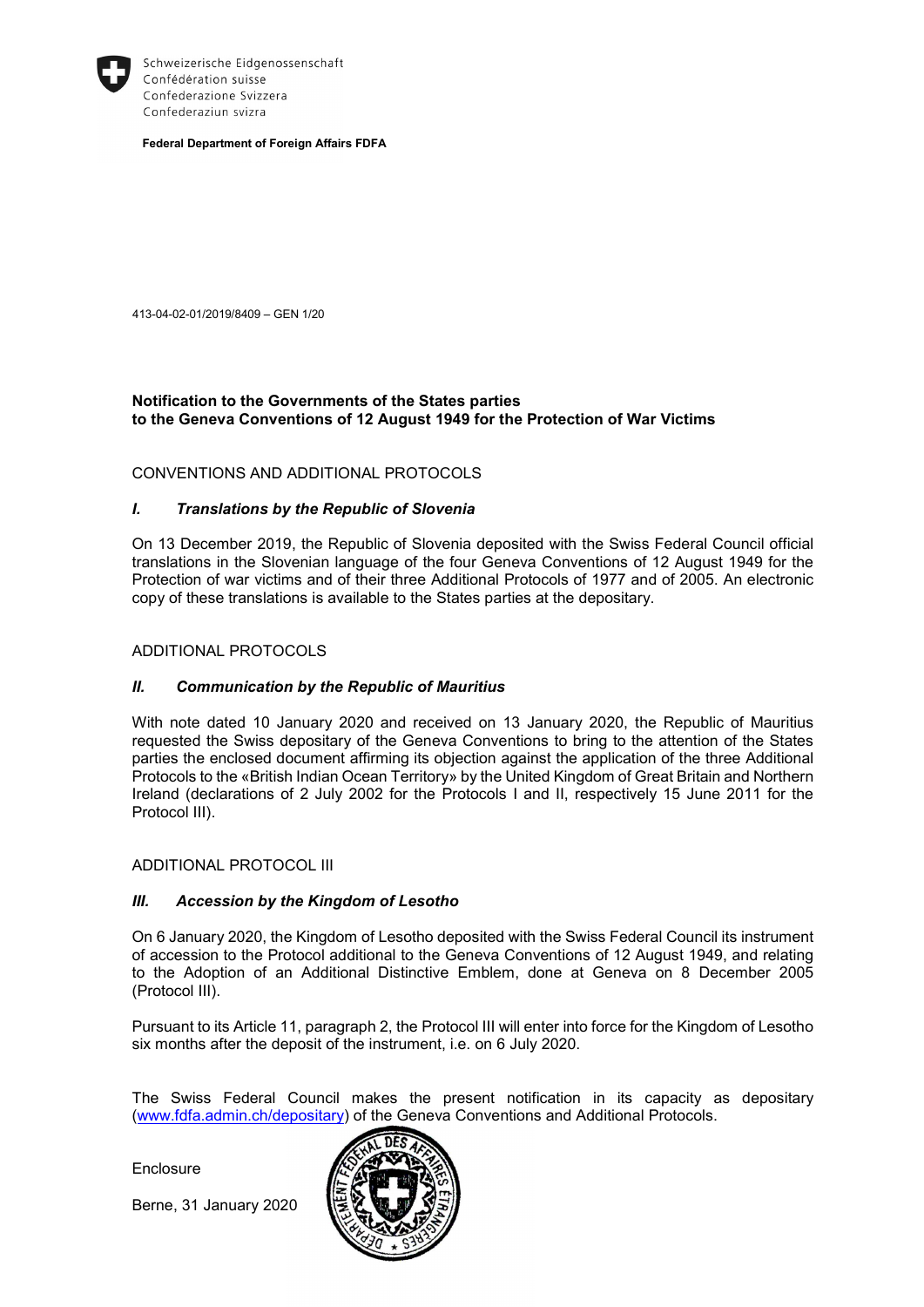

# **REPUBLIC OF MAURITIUS**

# MINISTRY OF FOREIGN AFFAIRS. REGIONAL INTEGRATION AND INTERNATIONAL TRADE

No. 1197/28

The Ministry of Foreign Affairs, Regional Integration and International Trade of the Republic of Mauritius presents its compliments to the Federal Department of Foreign Affairs of Switzerland and has the honour to register its strong objection against the extension by the United Kingdom of Great Britain and Northern Ireland to the so-called "British Indian Ocean Territory", of the Agreements listed at Annex and in respect of which the Government of Switzerland is the depositary.

The Government of the Republic of Mauritius considers that by extending these Agreements to the so-called "British Indian Ocean Territory", the United Kingdom purported to exercise sovereignty over the Chagos Archipelago - a claim which is untenable under international law.

The Government of the Republic of Mauritius wishes to reiterate in emphatic terms that it does not recognize the so-called "British Indian Ocean Territory". The fact that the Chagos Archipelago is, and has always been, part of the territory of the Republic of Mauritius, and that the United Kingdom has never had sovereignty over the Chagos Archipelago, has been authoritatively established by the International Court of Justice in its Advisory Opinion of 25 February 2019, on the Legal Consequences of the Separation of the Chagos Archipelago from Mauritius in 1965.

In this authoritative legal determination, the Court declared that the decolonization of the Republic of Mauritius had not been lawfully completed in 1968, since the Chagos Archipelago had been unlawfully detached in 1965, in violation of the right of self-determination of peoples and the Charter of the United Nations, as applied and interpreted in accordance with UN General Assembly resolution 1514 (XV) of 14 December 1960, resolution 2066 (XX) of 16 December 1965, resolution 2232 (XXI) of 20 December 1966 and resolution 2357 (XXII) of 19 December 1967. Accordingly, it went on to hold that the United Kingdom's ongoing administration of the Chagos Archipelago, as the so-called "British Indian Ocean Territory", was an internationally wrongful act, of a continuing nature, that engaged the State responsibility of the United Kingdom. It determined that the United Kingdom is under a legal obligation to terminate its unlawful colonial administration "as rapidly as possible".

The Court further determined that all UN Member States have an obligation to cooperate with the United Nations in facilitating the completion of the decolonization of the Republic of Mauritius as rapidly as possible, including an obligation not to support the continuing wrongful conduct of the United Kingdom in maintaining its colonial administration in the Chagos Archipelago.

 $2/C$ ontd